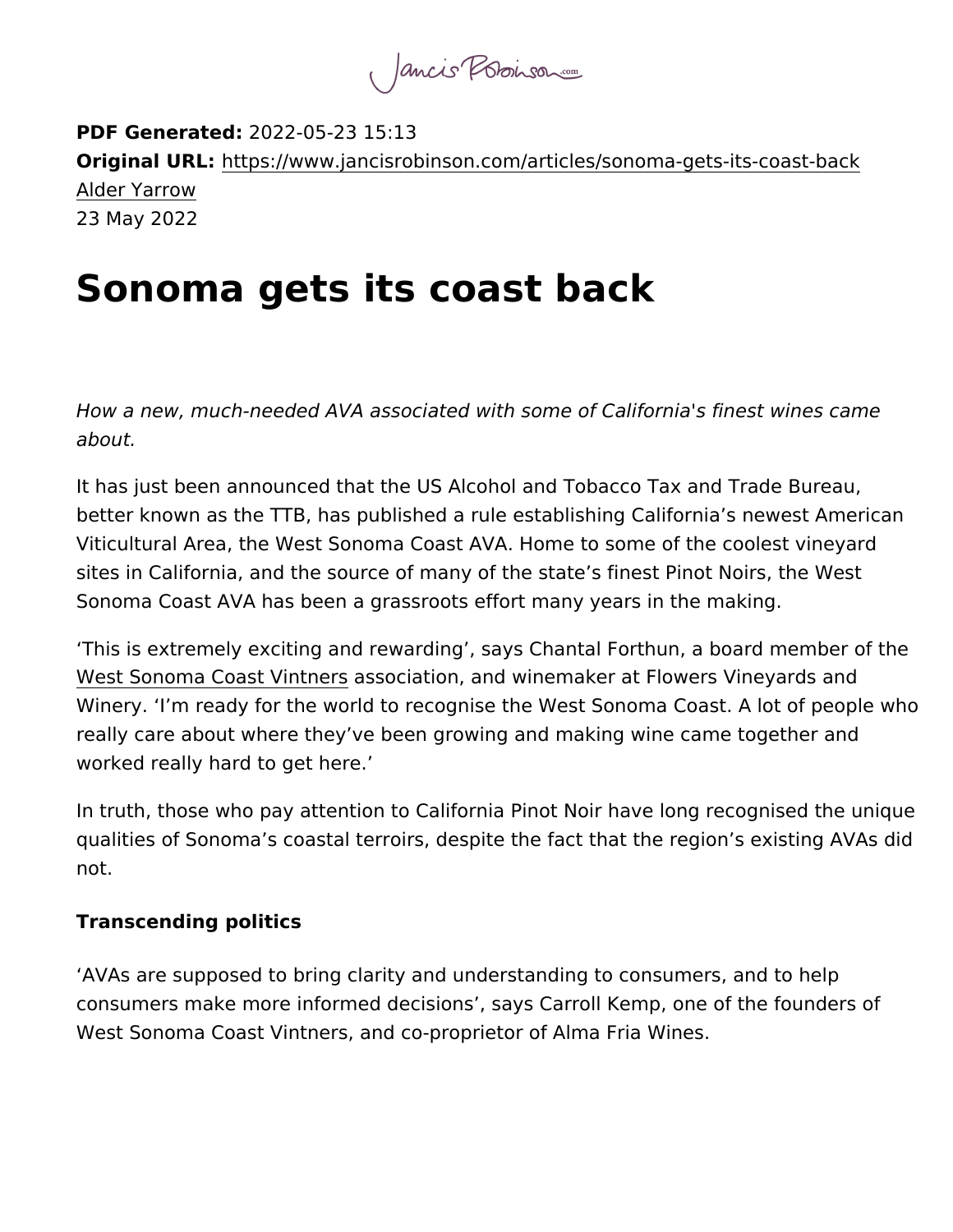For Kemp and countless others, the Sonoma Coast AVA, established in 1987, has never made any sense at all. Despite having 'coast' in its name, the bulk of the nearly 500,000 acre (202,000-ha) AVA sits far inland, well outside any real maritime influence and with a staggering variation in mesoclimates and geology.

'The Sonoma Coast AVA is so over-broad, by any standard of viticulture and winemaking it obfuscates rather than clarifies', says Kemp.

As with many American wine regions, the AVA's boundaries were a function of politics as much as anything else. The primary proponent of the Sonoma Coast AVA's creation was Brice Cutrer Jones, the man behind the immensely popular Sonoma-Cutrer brand, whose efforts to include his 1,000 acres (405 ha) of vineyards within the AVA were regretfully and entirely successful.

'It's so upsetting to me that we can never overcome the fact that when someone reads "Sonoma Coast" on a label they will feel the wine was grown near the ocean', says Forthun, expressing the longstanding frustration that many pioneers of truly coastal viticulture have felt while watching wines grown only a couple of miles from Napa County get labelled as coastal.

'We started the West Sonoma Coast Vintners association because we realised that if we didn't take control of our own destiny, it was going to be written about, named and defined by others', says Kemp.

## **Coastal consensus**

The origins of the West Sonoma Coast AVA petition began with a failed attempt to create an entirely different AVA around the town of Occidental, where a number of top Pinot Noir vineyards are situated. Not long after Kemp and a few other producers submitted that petition in 2010, the TTB changed its rules for AVA boundaries (for the better, most people agree). Moving forward, AVAs can be nested entirely within other AVAs but their boundary lines cannot cross. The absence of this rule has historically resulted in some pretty messy overlaps in northern California, and around 2011 the TTB apparently decided enough was enough. So the proposed Occidental AVA, which had significant overlaps with the existing Russian River Valley AVA, was doomed.

'The TTB told us we could either rework our boundaries or petition to change the boundaries of the Russian River Valley', says Kemp. The group decided neither approach was likely to succeed. By that time, their initial band of producers had grown into the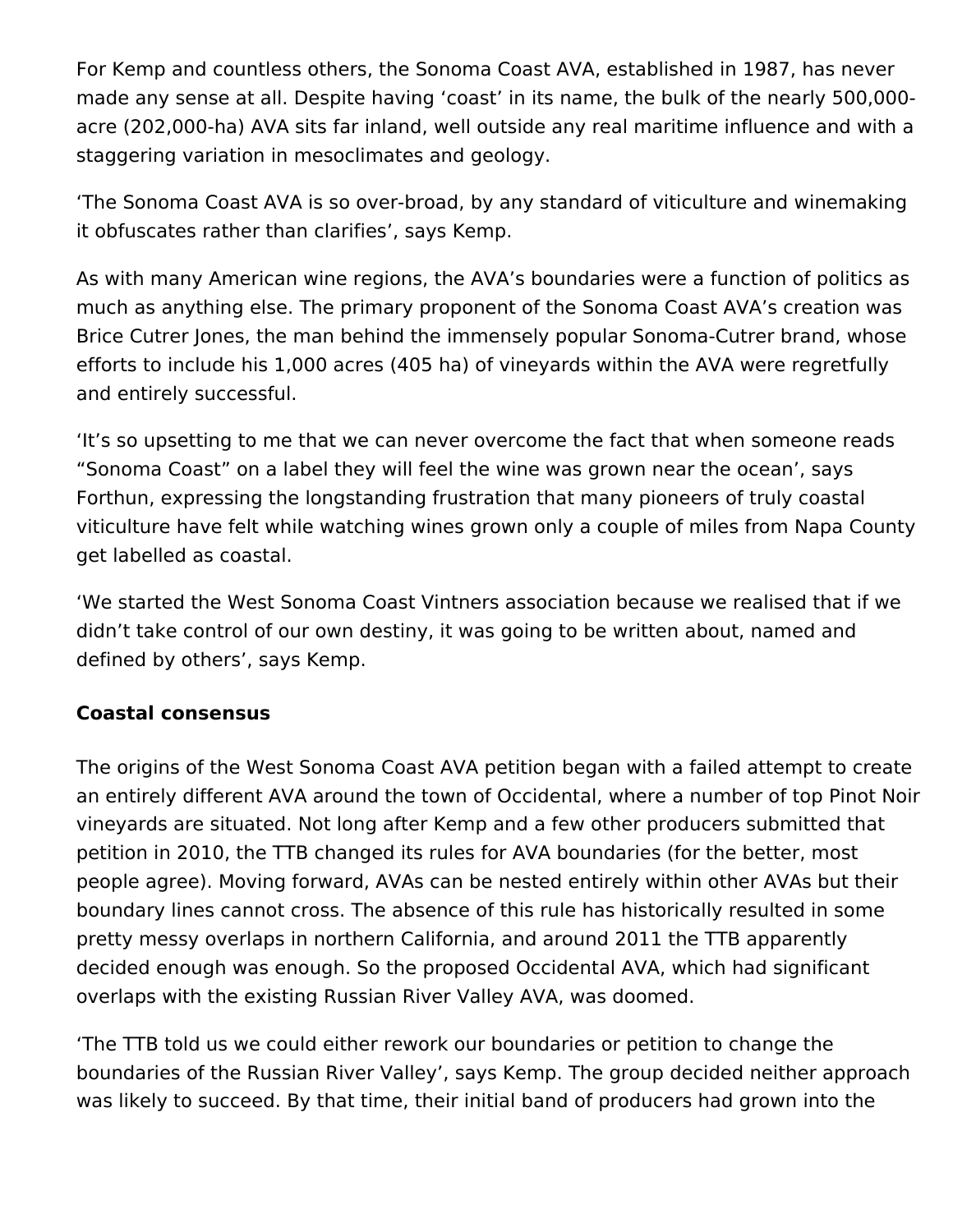West Sonoma Coast Vintners association, and the organisation reoriented around creating the West Sonoma Coast petition.

Other than one cranky wine producer who fought the proposal almost every step of the way, the effort to define the AVA proceeded, remarkably, without incident or drama, even when the group faced a major hiccup in the form of a competing (and overlapping) petition to establish the Petaluma Gap AVA.

'Like rational, wonderful friends, we sat down and talked with them', says Kemp. 'They wanted their AVA to go all the way to the coast since their petition was based on coastal wind and fog coming through the gap.' So in a single meeting, the two groups decided that the southern border of the Western Sonoma Coast would be the northern coastal border of the proposed Petaluma Gap AVA, and everyone was happy.

'It's a sign of people working together co-operatively in the age of dissent with remarkably little dissent', says Kemp. 'It's pretty amazing. One of the qualities of West Sonoma Coast is that it's not driven by corporate interests; it's driven by people.'

## **A slice of coastal heaven**

The new West Sonoma Coast AVA, shown in green above within the red outline of the existing Sonoma Coast AVA, extends south from the Mendocino County border (encompassing the recently established Fort Ross-Seaview AVA) to the northern banks of Salmon Creek, which empties into the Pacific Ocean just north of the town of Bodega Bay. From there the border runs south and east to contain a wedge of land not included in either the Petaluma Gap AVA or the existing Russian River Valley AVA.

The eastern edge of the AVA (that isn't dictated by other existing AVA borders) was set based on a study of how far east the true marine influence of the Pacific extends. The group selected a line of transition between the coastal conifer zone that is populated with redwood forests and rhododendrons, and the more oak-based savannahs that correlate with warmer temperatures and less coastal fog influence.

Unfortunately, the extent of the existing Russian River Valley AVA and the TTB's new approach to borders means that several areas surrounding the towns of Freestone and Occidental cannot be included in the AVA, despite very clear climatic and stylistic evidence that they belong. But that's a small disappointment in the face of the recognition this region has long deserved.